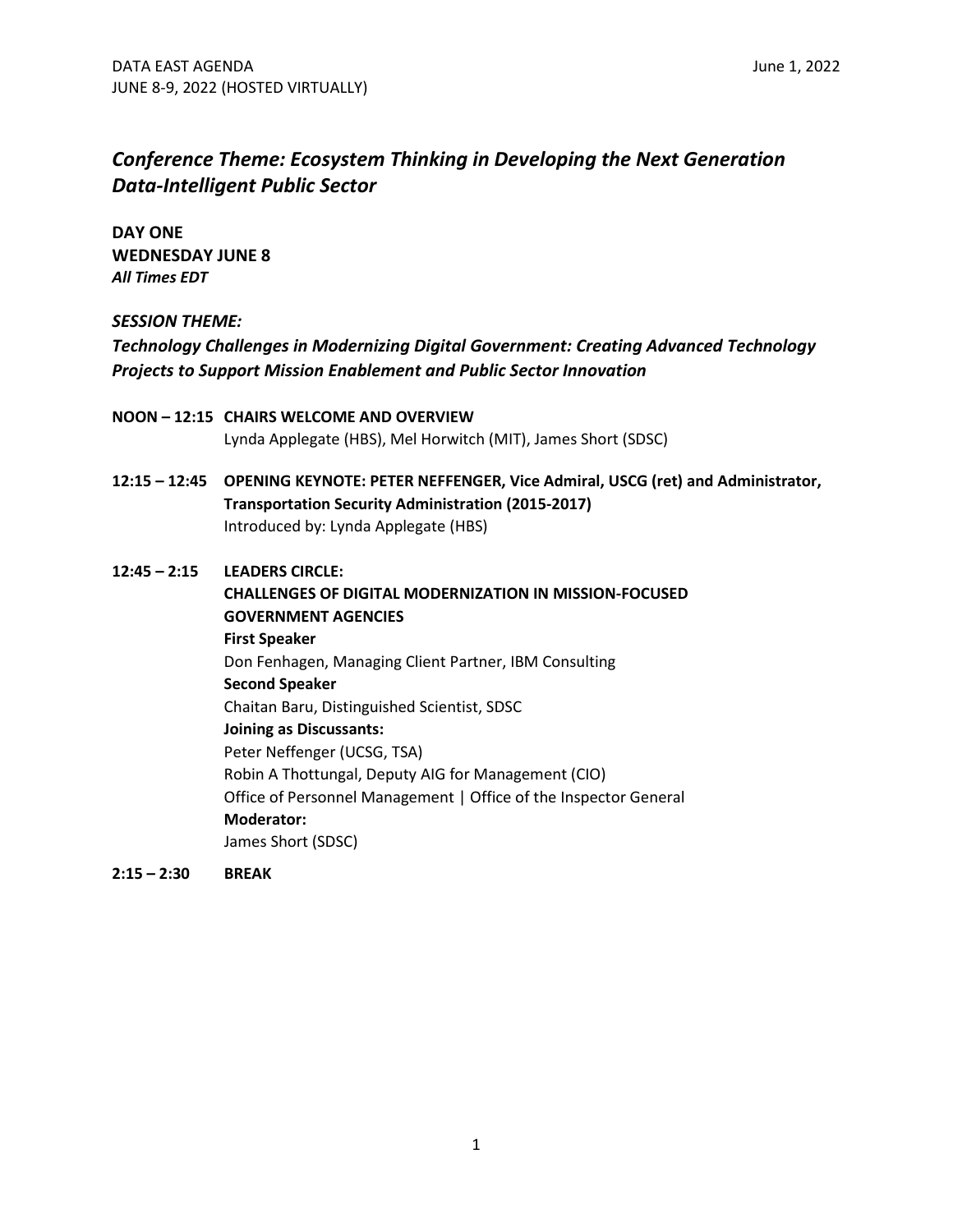# **DAY ONE (continued) WEDNESDAY JUNE 8** *All Times EDT*

### *SESSION THEME:*

*Mission Enablement in Science-Based Public Agencies: Healthcare and Health Sciences as Cases in Point*

**2:30 – 3:00 KEYNOTE: ALASTAIR THOMSON, CIO, NATIONAL HEART, LUNG AND BLOOD INSTITUTE** *"Aha! That's what Attribute Based Access Control (ABAC) is good for - Ethical management of clinical and genomic research data gathered under informed consent"* Introduced by: Raj Patil, CEO, AEEC

# **3:00 – 4:30 SCIENCE CIRCLE: ARE DATA PRIVACY AND SECURITY INNOVATIONS IN HEALTHCARE TRANSLATIONAL, OR UNIQUE TO HEALTHCARE AND HEALTH SCIENCES? First Speaker** Scott Kahn, Chief Information and Privacy Officer, LunaPBC **Second Speaker** Tim Mackey, Professor, UCSD **Discussant:** Alastair Thomson (NHLBI) **Moderator:**  James Short (SDSC)

### **4:30 CLOSE OF DAY ONE** Comments from Industry Chairs Setting the Stage for Day Two